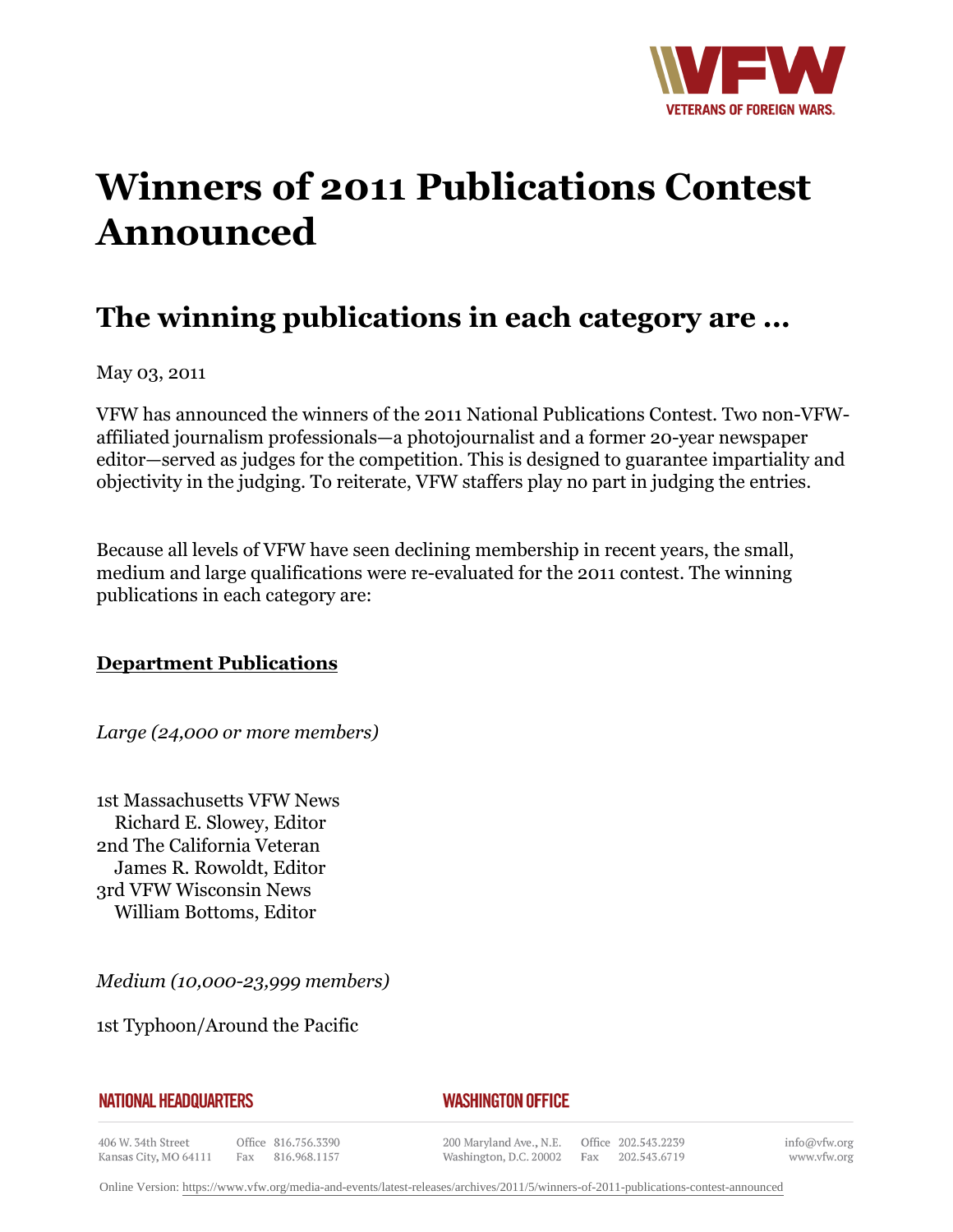James Malott, Editor 2nd The Oregon VFW News Sue Piper, Editor 3rd Oklahoma Combat Veteran Michael H. Devenitch, Editor

*Small (9,999 or fewer members)*

1st Idaho Veterans and Auxiliary News Susan Thompson, Editor 2nd Silverlines (Nevada) Bruce Hollinger, Editor

## **District Publications**

*Large (2,100 or more members)*

1st The Mighty 13th District (District 13, California) Rhonda Montgomery, Editor 2nd 9'er News (District 9, Illinois) Elton Murphy, Editor 3rd The "Fighting 6th" District News (District 6, Minnesota) Delphine Kelly, Editor

*Medium (1,300-2,099 members)*

1st The Untouchable News (District 2, Illinois) Robert Drzewiecki, Editor 2nd VFW District 16 (District 16, New Jersey) Allen "Red" Rhodes, Editor

*Small (1,299 or fewer members)*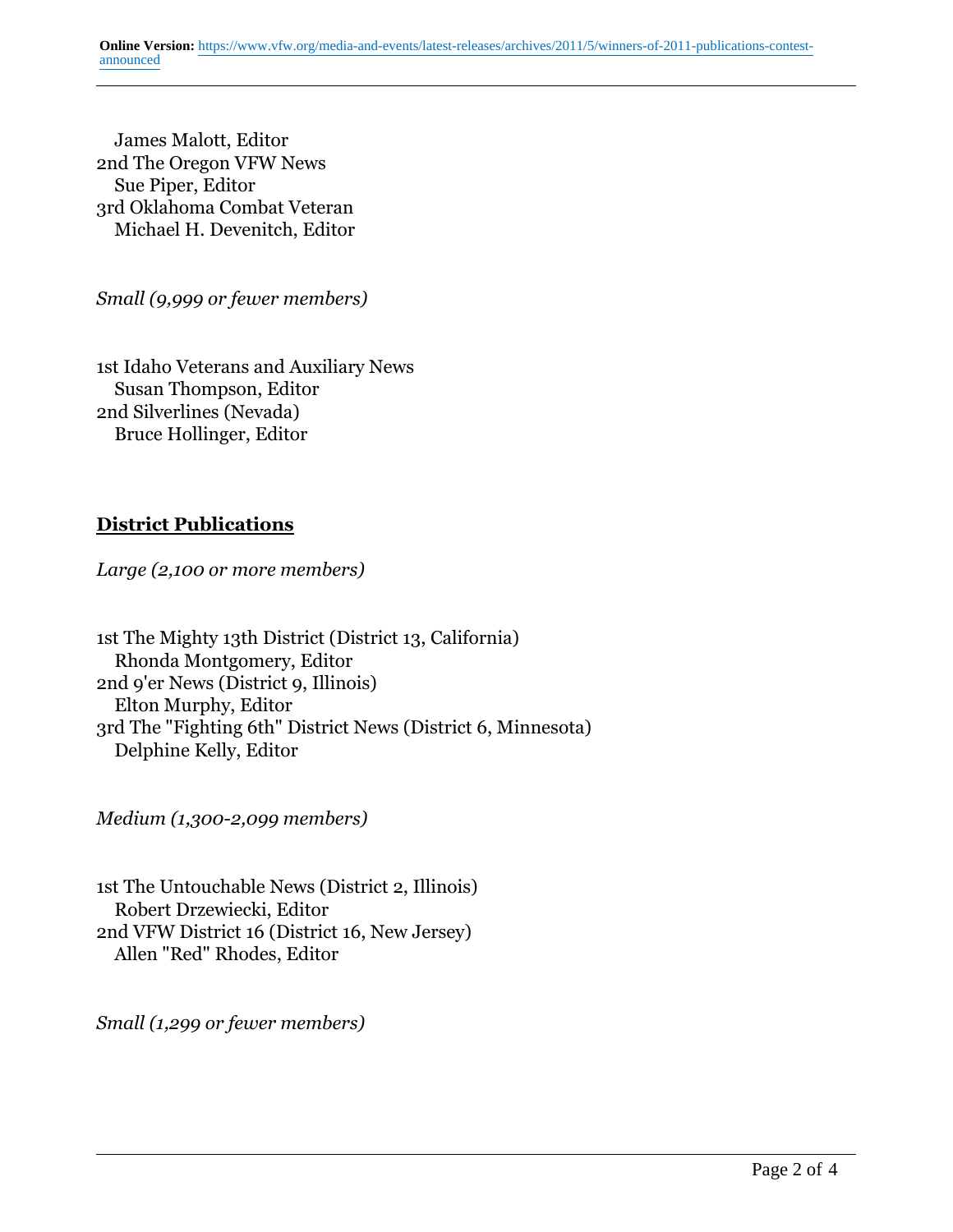1st District 9 (District 9, Oregon) Dennis Marsh, Editor 2nd On the Point (District 6, Idaho) Bob Jackson, Editor 3rd Double One Newswire (District 11, Colorado) John Loring, Editor

# **Post Publications**

*Large (180 or more members)*

1st Newsletter (Post 9639, Pennsylvania) Randy Eckert, Editor 2nd Bugle Newsletter (Post 2111, California) Russ Eseltine, Editor 3rd The John Lyon Gazette (Post 3150, Virginia) J. Gary Wagner, Editor

*Medium (100-179 members)*

1st VFW Post 2016 News (Post 2016, Massachusetts) Dennis "Ski" Iworsky, Editor 2nd VFW Post 1038 News (Post 1038, Wisconsin) Leroy G. Jansky, Editor 3rd On Target (Post 3272, Connecticut) William Newman, Editor

*Small (99 or fewer members)*

1st C.V. Cummings, VFW Post 9100 (Post 9100, North Carolina) Lee Heavlin, Editor 2nd The Connection (Post 12075, Texas) James Haycraft, Editor 3rd VFW Post 11018 Newsletter (Post 11018, Illinois) Gerold R. Abraham, Editor